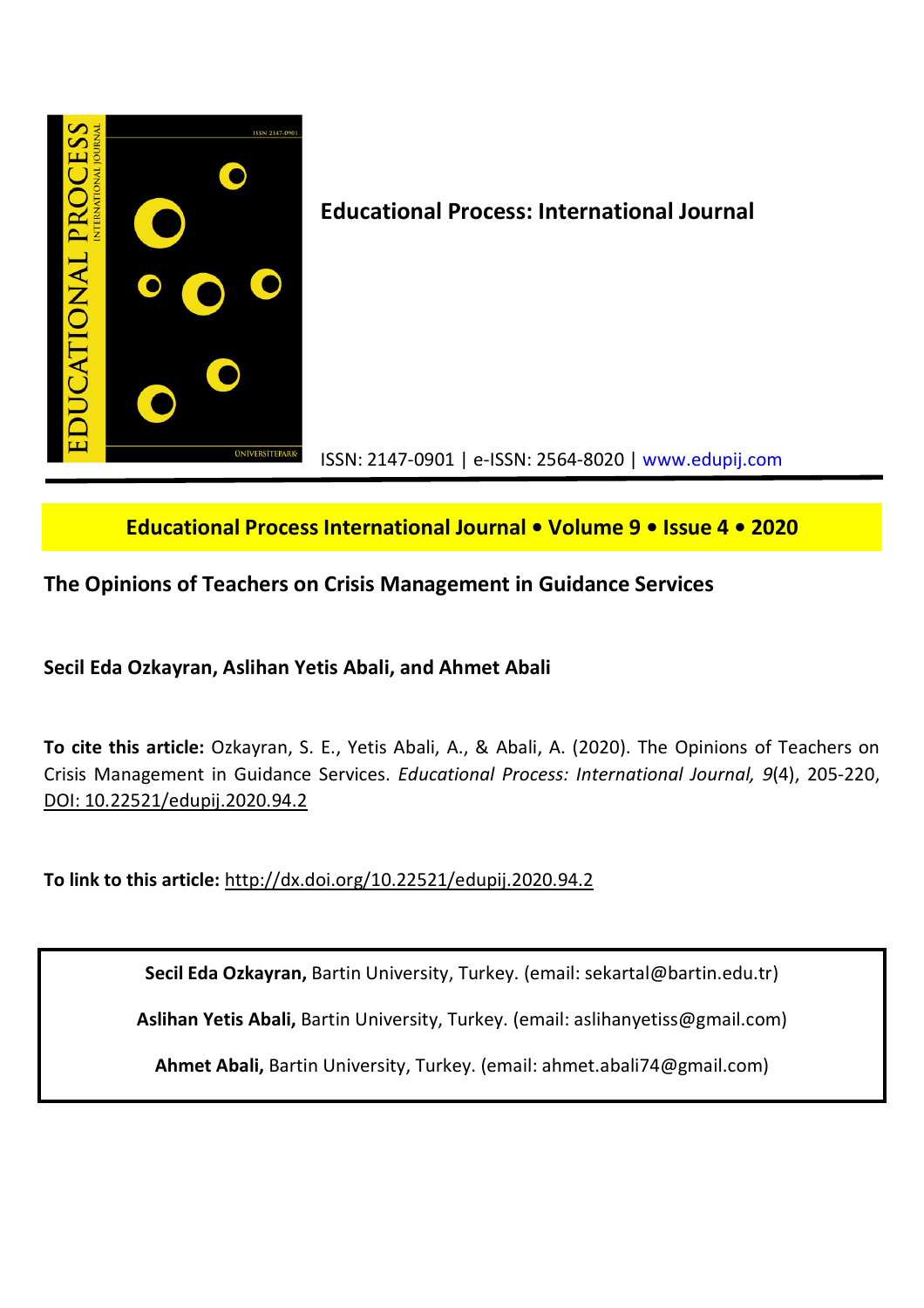EDUPIJ • Volume 9 • Issue 4 • 2020 • pp. 205–220.

## **The Opinions of Teachers on Crisis Management in Guidance Services**

SECIL EDA OZKAYRAN, ASLIHAN YETIS ABALI, and AHMET ABALI

## **Abstract**

The definition of crisis is a sudden difficulty that occurs in a person's life or at an institution. Negative and spontaneous developments taking place at educational institutions can also be defined as a crisis. The quality of education is determined by the success or failure of crisis management. The basic tasks of guidance services are crisis management and pre-planning crisis intervention in educational settings. Therefore, taking measures against crises in schools and ensuring that they are sustainable is of the utmost importance. In order for this to become more effective, guidance services need to act as a whole; that is, with the school principal, teachers, parents, and also students. The main purpose of this study is to evaluate the attitudes and skills of guidance services, which play a key role in crisis management, according to teachers. The study group of the research consisted of 25 teachers working in high schools in Bartin city center, Turkey, during the 2018-2019 academic year. In determining the working group, the voluntary principle was taken into account. The phenomenology model, one of the qualitative research methods, was used as the basis of the study. As the data collection tool, an interview form was utilized. The data were collected face-to-face, with content analysis technique applied in analyzing the data. The participant teachers' opinions on the crisis management behaviors of guidance services offered within their institution were collected during interview. As a result of the opinions received, the importance and role of guidance services and guidance counselors in crisis management were evaluated.

**Keywords:** Counseling service, crisis management, teachers, guidance counselor.



**DOI: 10.22521/edupij.2020.94.2** 

EDUPIJ • ISSN 2147-0901 • e-ISSN 2564-8020 Copyright © 2020 by ÜNİVERSİTEPARK edupij.com

………………………………………........….....………………………………...……………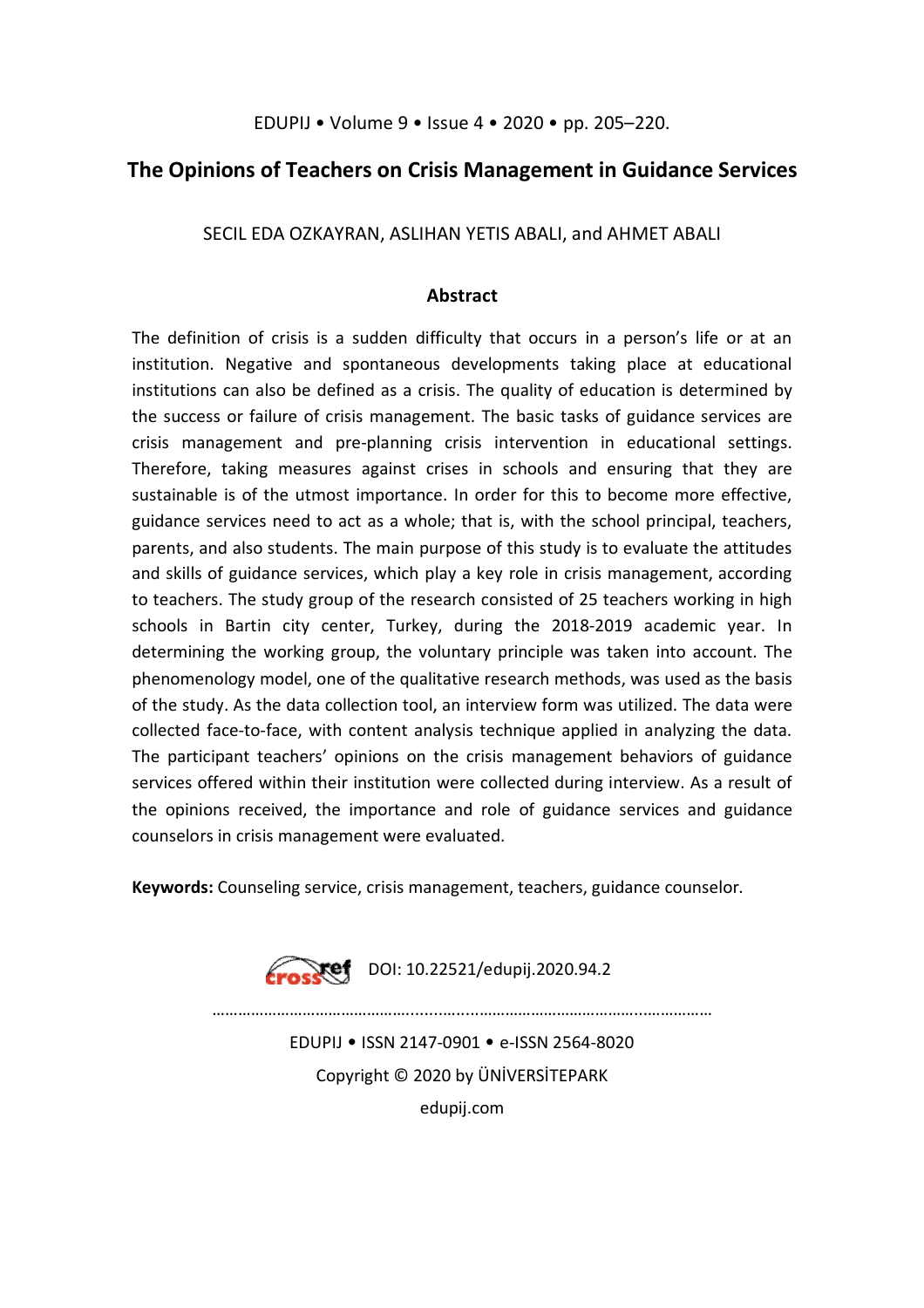### **Introduction**

A crisis is defined as depression or tension that may cause dangerous or depressing consequences, according to the Turkish Language Association (TDK, 2020). Life contains within it a state of chaos and uncertainty as much as it progresses to a certain order. Despite their desire to be cautious against situations that may arise while living life within an order, people may not always be able to manage unforeseen situations as they wish. Sometimes, when unforeseen incidents take place, the experiencing of threats within an institution cannot be prevented. These undesirable situations negatively affect the order of the institution and are often described as "crises" (Aksoy & Aksoy, 2003). As a concept, a crisis is defined as; basic elements, values, and norms that are negatively affected suddenly and unpredictably (Aykac, 2001). According to Pearson and Clair (2008); a crisis is defined as "situations with low probability but with threats to the integrity of the institution on a large scale, in which any result, causes, and effects are uncertain, and urgent decisions are required as well". In another definition, crisis is described as a tense situation that threatens the goals and integrity of the institution, makes the measures foreseen by the institution inadequate for risk situations, requires the rapid reaction of the institution, where unexpected and sudden changes are valid, and also deeply affects planning and management mechanisms (Demirtas, 2000). On the other hand, crisis management is a process that includes a series of activities such as predicting, preventing, preparing, and determining the characteristics, as well as planning and implementing recovery and learning mechanisms (Mitroff, 1994, as cited in Hasit, 2000). From this point of view, managing crises before they occur is of crucial importance.

Educational institutions are also included within the scope of crisis definitions and the effects on institutions mentioned. The definition of crisis for educational institutions is "a sudden and unexpected situation that affects a significant part of the school population negatively and deeply" (Atkinson, 2002, p. 1). As an example of the environmental factors in crises that may occur in educational institutions include; floods, earthquakes, fires, problems that may occur for students during school trips, and traffic accidents involving school transportation. Besides, examples for personal problems may include; smoking, alcohol use, drug use, suicide, family problems reflected at school, loss of a family member, problems in friendships, hyperactivity, sleep problems, disrespectful attitudes towards teachers, financial problems, anger control problems, adolescence, academic failure, and technology addiction. What distinguishes a crisis in schools from other crises and thereby makes it important is that a crisis at school involves "children," which society is obliged to protect. Schools remind people of their youth and innocence years, which is why crises experienced in schools, which are the most important institutions of society, are deemed to be of great significance (Damiani, 2006).

Schools are places where hundreds or even thousands of students and teachers, each with their different characteristics, coexist within the same physical environment for a certain period. Playing a role in the diversity of these individual characteristics are differences in the individual's values, needs, beliefs, attitudes, personality, perceptions, comprehensions, as well as their skills in the comprehension of others. Different cultural backgrounds also have an impact. This diversity leads to the formation of different requests and requirements. Meeting the needs expressed at the same time and in the same place to the same extent can of course be difficult, if not impossible, making crises at school an inevitable occurrence (Turkunlu, 2006). The causes and consequences of these crises can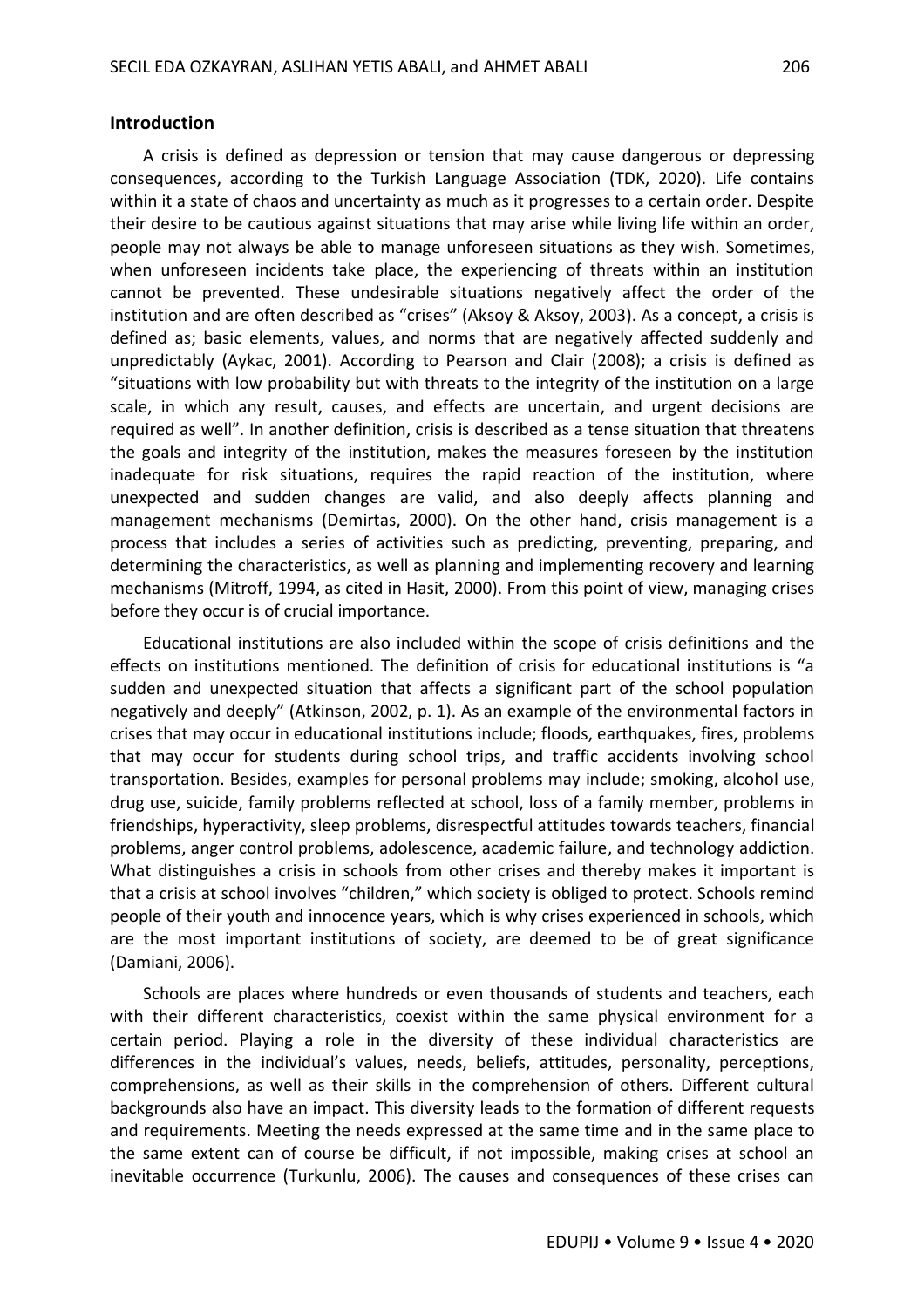also affect the internal elements of educational institutions, which include the school administrative function and the school administrator, teachers, students, and also other staff, which together constitute the school population (Bursalioglu, 2019).

When defining crises in terms of educational institutions, each school can portray a different meaning according to its own assessments and characteristics. Whilst different schools may react differently to situations that are similar to each other, they may also be affected differently by similar situations. Hence, similar situations occurring in different schools may vary in terms of causing a crisis at different times, or it could be that a situation may even be preventable through certain measures. What matters is being in a state of readiness in order to anticipate the outcome that may arise in each situation, and to react accordingly in a "safe" way and to an "acceptable scale" (Aksoy & Aksoy, 2003). Accordingly, it is very important to take certain advance measures against crises and to ensure their sustainability within the school environment. Teachers are responsible for the physical and emotional security of the student and must behave rationally in a crisis by maintaining an air of calmness (Metzgar, 1994). Guidance services, which is one of the internal elements of schools, have a significant role to play in making this effective.

The Regulations on Guidance and Psychological Counseling Services for the Republic of Turkey, as published in the Official Gazette on November 10, 2017, includes a job description that portrays the importance of school guidance services in crisis management (Milli Eğitim Bakanlığı [Turkish Ministry of National Education], 2017). According to this regulation;

*Psychological Counseling and Guidance (PCG) experts act as a bridge between administrators, teachers, students, and parents and take a position where they should establish close contact with all units. In addition, the Psychological Counseling and Guidance unit carries out its activities in accordance to the need-to-know principle. From time to time, PCG experts take on the role of teachers or administrators, but due to the nature of their position, most of their work consists of psychological counseling and guidance activities where the psychological, cognitive, social, and academic developments of students are followed* (Turkish Ministry of National Education, 2017).

Guidance is a support process given to individuals to enable them to identify solutions to their problems, to be self-sufficient, know their responsibilities, and to adapt to the rules of the society in which they live (Tan & Baloglu, 2013). The quality of this process is determined by guidance counselors, whose role includes predicting possible crises in schools, and overcoming them with minimal damage.

According to Bakircioglu (2005), the goals of Guidance and Psychological Counseling are listed as follows:

- Enabling individuals to be aware of their abilities, be self-sufficient, know the expectations of the society in which they live, and to recognize the professions that await them in their future career.
- Enabling individuals to realize all of their cognitive, emotional, and physical problems, to produce solutions to their problems with their own free will, and to adapt to their life and environment.
- Enabling individuals to establish good relationships with their peers and other individuals in their life, and having a positive approach to life.
- Enabling individuals to develop the necessary skills and adaptation needed to make best use of their time, in the best way, and to enjoy life.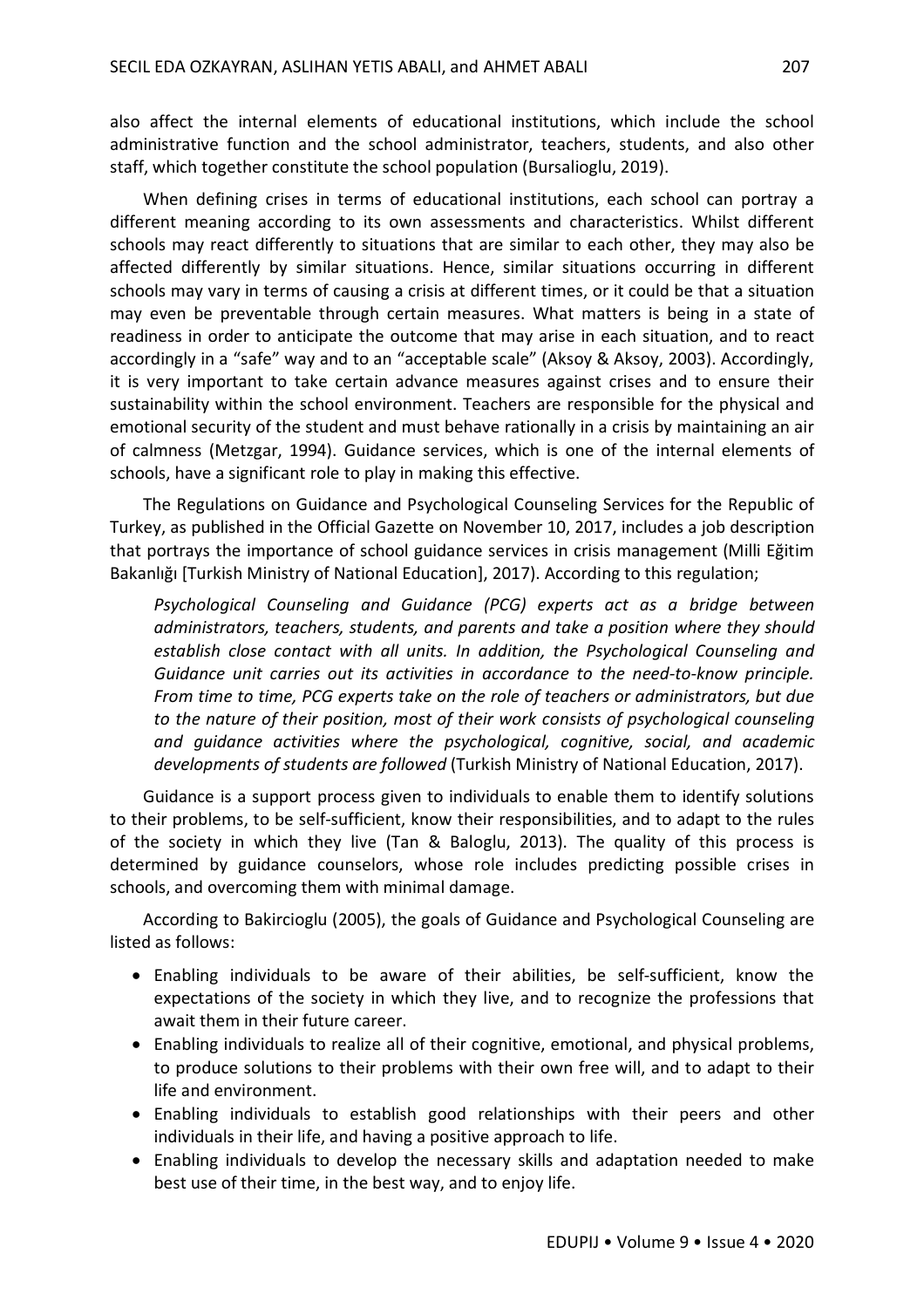The success of the Guidance and Psychological Counseling in their goals is a potential obstacle to crisis management. All of these definitions and purposes involving the provision of guidance are an indication that guidance services play a key role in crises that involve educational institutions. Guidance services, therefore, need to anticipate potential crises that may occur within their institution, and to prepare appropriate measures against them. The tools of effective crisis management center on being cautious of the potential for crises and applying appropriate and proper management if and when they occur. It would not be possible for counseling services within educational institutions to be effective in their crisis management skills without sufficiency in these areas. Each crisis reflects both the successes and failures of its guidance services processes. This is why schools are faced with a crisis management process that includes both the prediction of current situations and future risks, whilst also determining and applying appropriate methods and techniques (Demirtas, 2000). In this process, proper crisis management is to the distinct advantage of the institution.

Effective crisis management within an institutional environment also requires overcoming the effects of crises with the least damage possible, and within the shortest amount of time. However, the post-crisis period offers basic opportunities for institutions to refocus on situations, be become better motivated, and to consider and evaluate new ideas (Smith & Riley, 2012, as cited in Maya, 2014). As a result, crisis management needs to be addressed as a holistic process. This process is made up of predicting crises, being ready and prepared for crises, taking control of any crises, striving to return quickly to normal operations, and then to learn from and evaluate each incident (Can, 2011). It is therefore not a true approach to always describe crisis periods as negative; besides being a matter of threat, they should also be accepted as opportunities for innovation and improvement (Karakose, 2007). How counseling services manage this holistic process in terms of potential crises, and how quickly recovery takes place afterwards, shows not only the quality of the guidance services but also the quality of the institution.

The main purpose of the current study is to reveal the approach and skills of guidance services, which play a key role in crisis management, through the opinions held by teachers. In order to realize this goal, answers to the following research questions were sought:

- What are the crises encountered in educational institutions?
- What are the duties of guidance services in crisis management? In your opinion, what is the ideal guidance services behavior in crisis management?
- How do you evaluate your counseling services' cooperation with students, teachers, and the school administration during a crisis management situation?
- Do you find the work of your guidance services regarding crisis management sufficient? Why?
- Describe an example success or failure of your guidance services in a crisis management situation.

#### **Methodology**

The phenomenology model, which is one of the qualitative research methods, was adopted in the current study. The phenomenological model focuses on phenomena that whilst already known, lacks detailed information. It is used in the study of cases that already have some familiarity, but cannot yet be fully internalized (Yildirim & Simsek, 2016). The phenomenological model is accepted as a method that enables a detailed evaluation of everyday problems. The study group of the research consisted of 25 teachers working at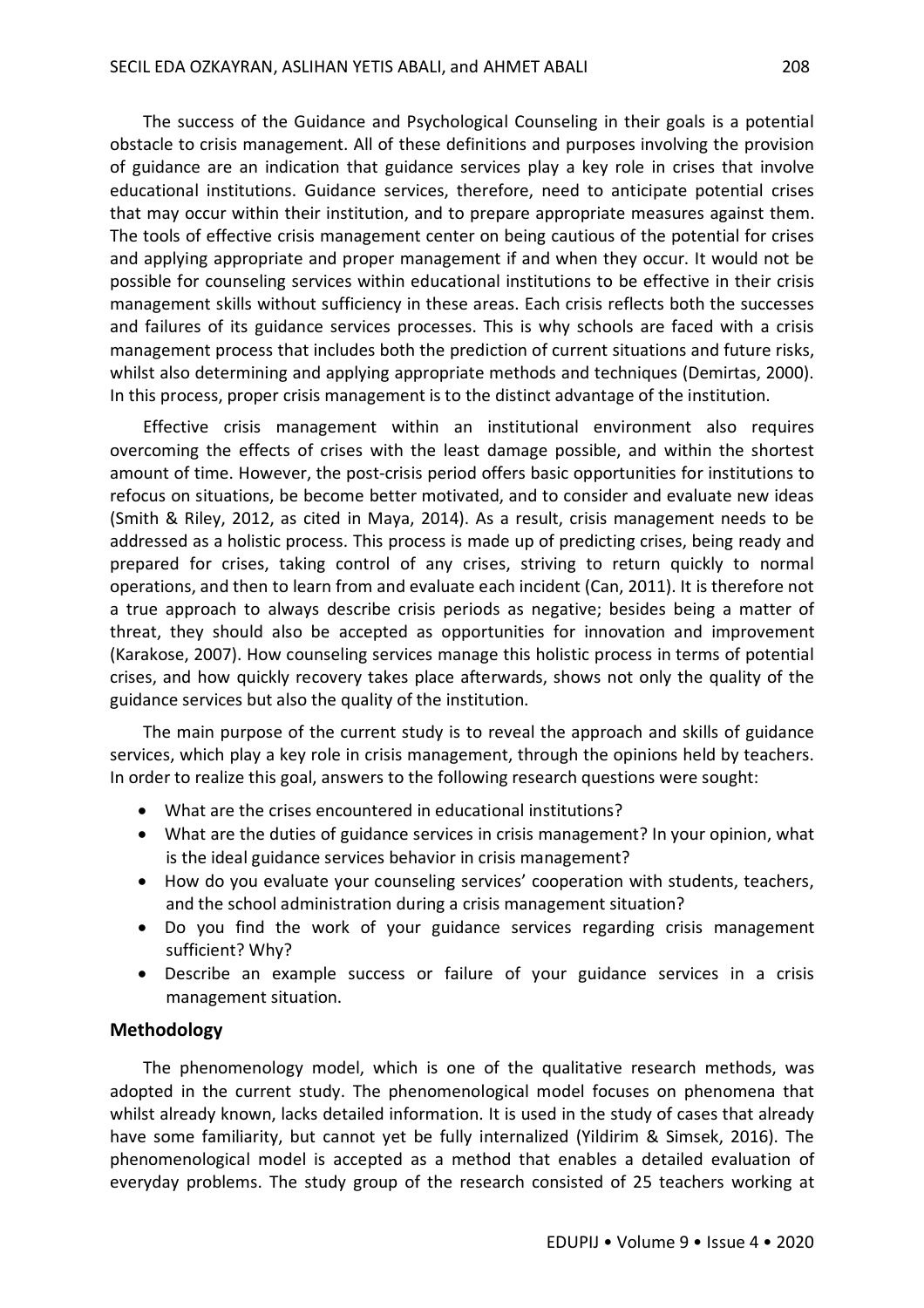high schools in the Bartin city center in Turkey during the 2018-2019 academic year. In determining the working group, the voluntary principle was taken into account.

An interview form was used to collect the data in the study which consisted of five basic open-ended questions. The data were obtained via face-to-face interviews which were each audio-recorded. The obtained data were then evaluated using content analysis and then transferred to electronic form to constitute the main data source of the research. For each question in the interview form, the opinions collected from the teachers were examined on a one-by-one basis. The evaluated data were coded as T1, T2,…T25 according to the participant teacher as source of the data. The themes were determined with the help of the computer-aided qualitative data analysis package program, QSR NVivo 8, and the analysis processes were then completed.

## **Findings**

The obtained data are presented in this section having been interpreted through content analysis. Some of the concepts and opinions on the subject are supported with direct quotations from the study's participants.

## *Crises Encountered in Educational Institutions*

The data obtained regarding the question, "What are the crises encountered in educational institutions?" are shown in Figure 1.



**Figure 1.** Crises encountered in educational institutions

When Figure 1 is examined, it can be seen that the crises encountered in educational institutions are divided into two groups, as "*in-school crises*" and "*out-of-school crises.*"

T24 expressed an opinion that:

*I think we can examine crises encountered in educational institutions under four main titles. We can say that the first and most common of these are student-based crises, the second is teacher-administration disputes, the third is parent-based crises, and the fourth is external factors, namely the location of the school and environmental problems.*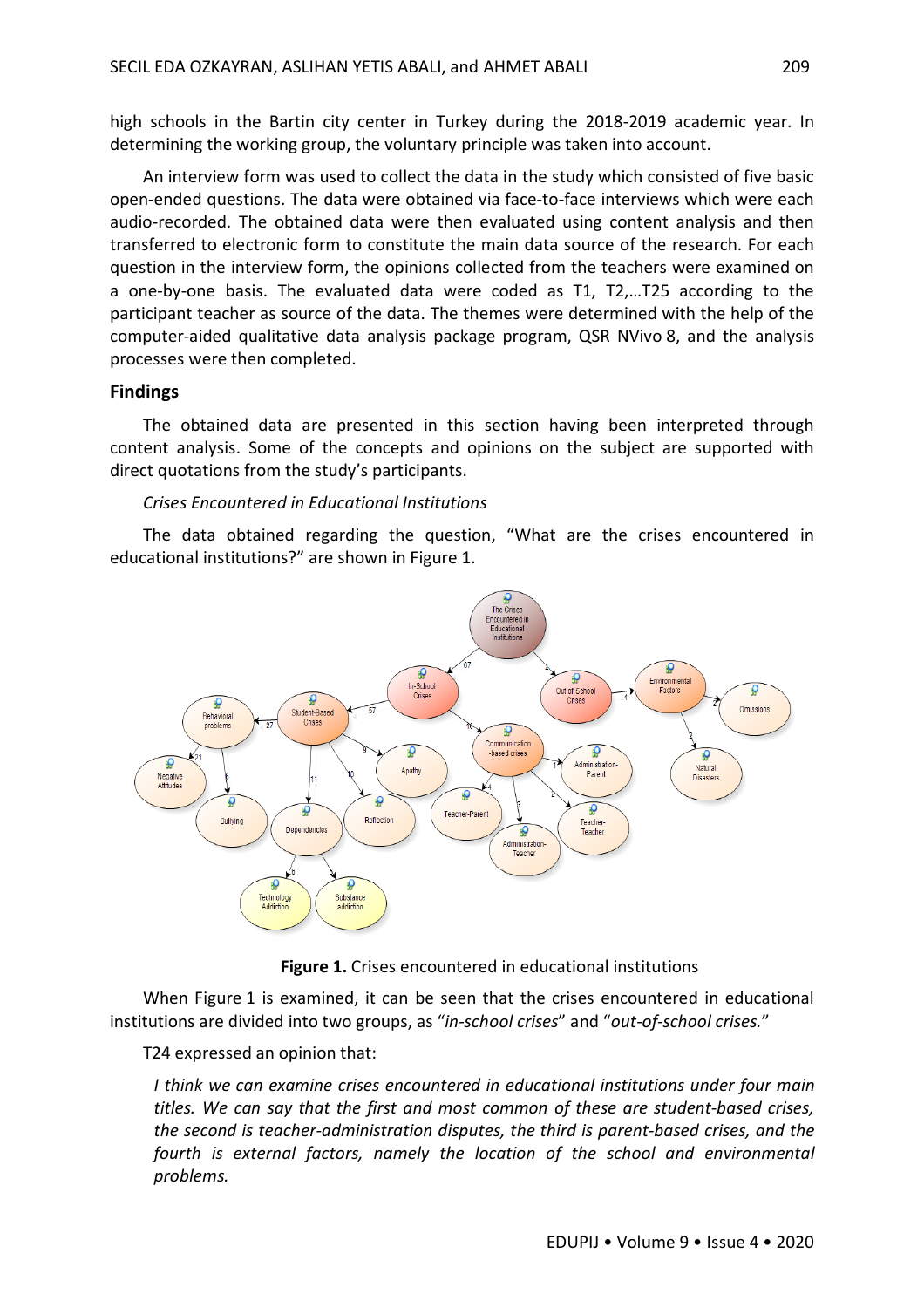Dividing the study into two main headings as "in-school crises" and "out-of-school crises" paralleled the opinion of T24. However, the teacher-administration disputes and parent-based crises mentioned in the opinion were considered as subthemes of communication-based crises under the main heading of in-school crises.

According to T8: *"The disconnection or incompatibility between the administration and teachers can be a serious cause of crisis."* In addition, the view of T20 was that "*There are generally crises between students and teachers in educational institutions. But apart from that, there may be problems between student-student, student-administration, teacheradministration, teacher-parent,*" which supports the main topic of communication-based crises.

Another theme under the main heading of in-school crises was *student-based crises***.** Behavioral problems, apathy, reflection, and dependencies are the subthemes of studentbased crises.

The views of T22 on these sub-headings were as follows:

*The main crises encountered in educational institutions are mobile phone or computer addiction in students, which negatively affects both their attention and the process of accessing information. Students tend not to abide by the restrictions imposed in this area. Substance addiction such as cigarette smoking, especially among high school students, has become very common. A family-based pressure environment, which starts in adolescence, can result in psychological disturbance and loss of self-confidence in students over time. This situation is exacerbated in the final year of high school when students decide upon their university preferences. The child may then be forced to undertake a job that they never wanted. Social media negatively affects young people, especially with social media jargon which they incorporate into their daily lives. This situation has negative consequences on social networks, because the people who create this jargon are usually much older than the students. As to a lack of studying and undisciplined behavior, since students are subjected to an examination-based and memorization-oriented education, lessons become a chore for them and are not seen as interesting. Also, as schools offer no appeal to students, this results in undisciplined behavior at school.*

In addition, T12's views were that*: "Crises encountered in educational institutions included student-teacher conflicts, miscommunication skills between students, family and friendship problems reflecting on students' school life, and bad habits of students,"* which also supports the sub-headings of student-based crises.

*Environmental factors* are under the other main heading of out-of-school crises. T15's opinion on environmental factors was that: "*In addition to school violence, there are natural disasters, leakage of electricity, and work accidents."*

#### *Ideal Counseling Service Behavior on Crisis Management*

The data obtained regarding the questions "What are the duties of guidance services in crisis management? In your opinion, what is the ideal guidance services behavior in crisis management?" are shown in Figure 2.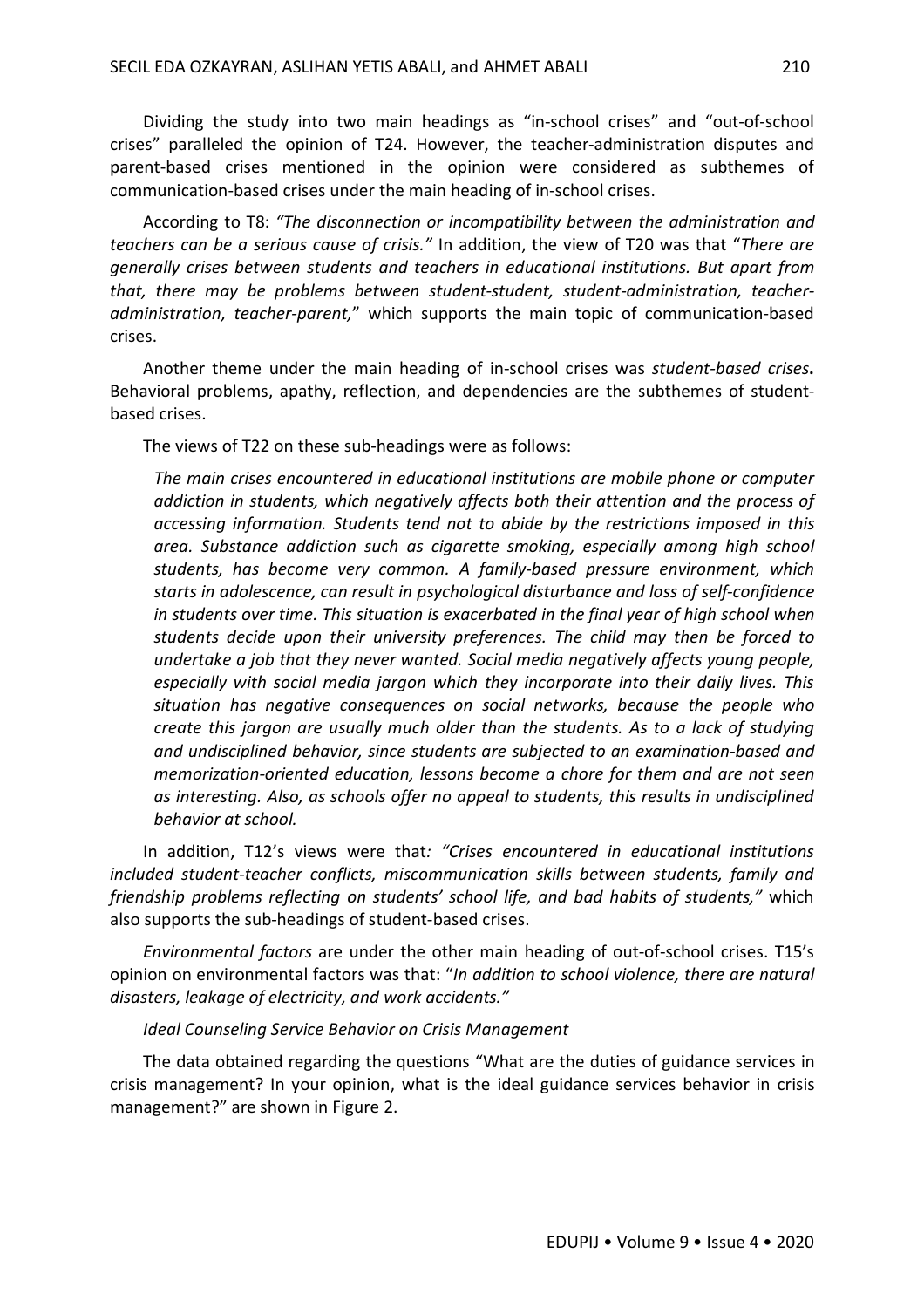

**Figure 2.** Ideal guidance service behavior in crisis management

When Figure 2 is examined, it can be seen that crisis management behaviors of an ideal guidance service are grouped under two main headings, *personal behavior and attitude*, and also *professional behavior and attitude*.

Under personal behavior and attitude, the sub-headings of an ideal guidance service are that they are calm and constructive in crisis management, they approach events objectively, are cautious about identifying problems before they occur, and that they constantly renew themselves. Of these sub-headings, the objective nature of guidance services in crisis management comes to the forefront. T3's opinion supports the personal behavior and attitude sub-heading:

*During crisis management, the parties of the counseling services should listen objectively and make decisions that are in favor of the student. Besides, guidance services should take precautions before the problem occurs, instead of waiting for a problem to happen in order to solve it.*

And, according to T20:

*Counseling services act as a bridge between students, parents, and teachers. The guidance counselor should both renew themselves and be aware of the social environment that they are in. They should benefit from the advantages afforded by today's technology, abandon classical methods, and renew themselves.*

In T20's opinion: "*They need to have a solution-oriented, calm and constructive attitude, and aim to seek out the source of the problem instead of an understanding that produces superficial solutions.*" This supports the *calm and constructive* sub-heading of the main personal behavior and attitude heading.

The sub-headings of the other main topic of ideal guidance service in professional behavior and attitude includes helping and mediating in crisis management, getting to the root of the problem, taking on a guiding role, getting to know students closely, producing solutions, and organizing educational seminars so as to prevent crises. Among these subheadings, an ideal counseling service's helpful and intermediary roles stands out from the necessary professional behaviors and attitudes in crisis management . According to T12: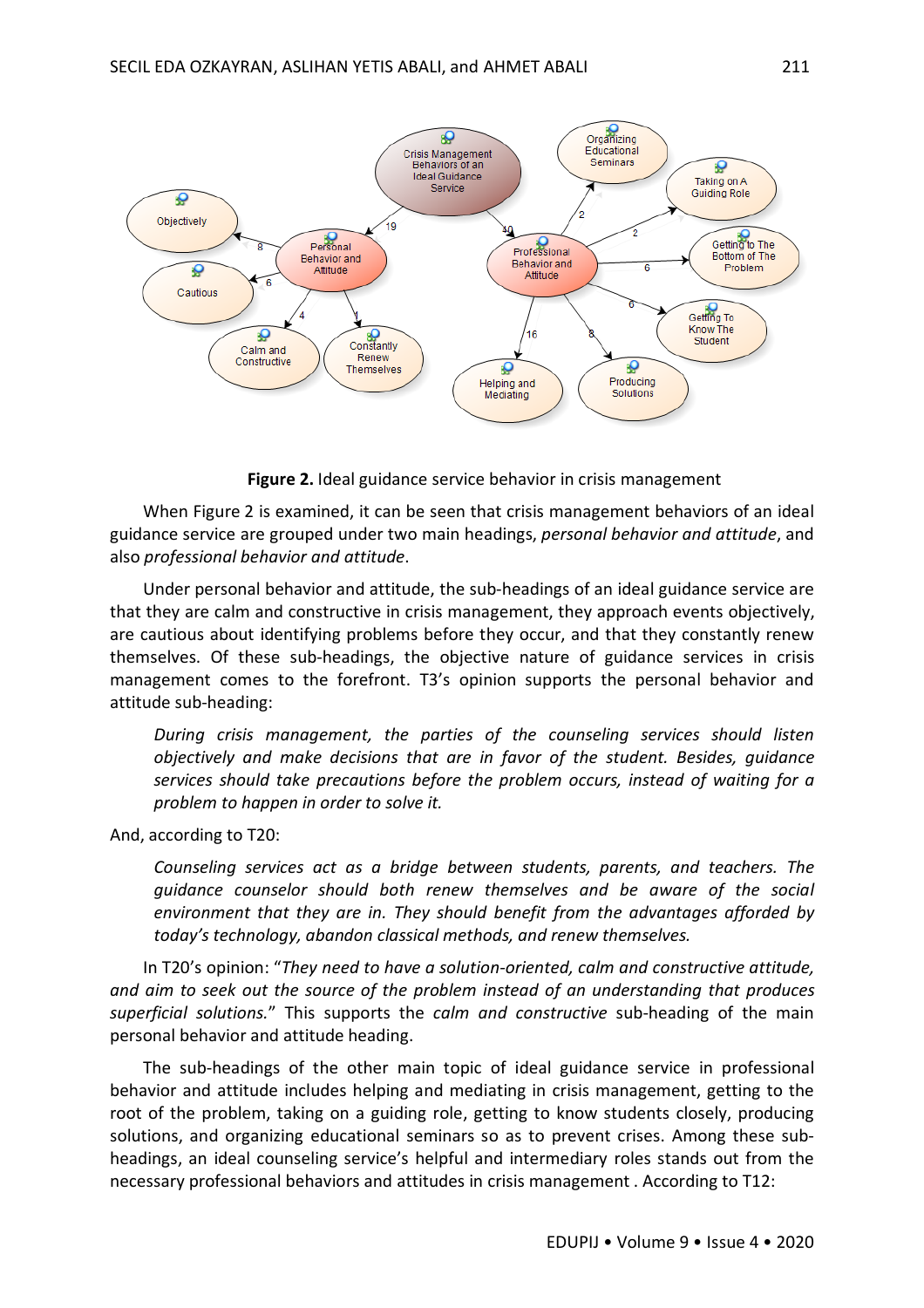*In order for the counseling service to take the right steps in crisis management, they must first be in healthy dialogue with the students in order to know them better. After completing the 'getting to know the individual' phase, which is the first step in counseling, the factors causing the 'crisis' should be investigated; after which, ways to recover from the situation with the least damage should be determined and presented to the student. The choice of one of these solutions must be left to the student, because guidance must be about offering different ways, not just one way. I think an ideal guidance service should act with this awareness.*

Regarding the professional behavior and attitude of an ideal counseling service in crisis management, T9 said:

*They should organize educational seminars on related issues, get to know the students closely by meeting with them individually, and should mediate incidents by enlisting the help of other expert staff whenever necessary. The counseling service should adopt a cold-blooded attitude, to get to the root of the students' problems, and to gain their trust.*

*Student, teacher, and administration cooperation of guidance services in crisis management* 

The data obtained regarding the question "How do you evaluate your counseling services' cooperation with students, teachers, and the school administration during a crisis management situation?" are shown in Figure 3.



**Figure 3.** Student, teacher, and administration cooperation in crisis management

When Figure 3 is examined, it can be seen that cooperation between students, teachers, and administration on guidance services in crisis management is gathered under three main headings. While 10 of the 25 teachers opined that the guidance services in their institutions were *successful* in terms of student, teacher, and management cooperation, eight of them said that the guidance services in their institutions were *unsuccessful* in this regard. Among the views of those who found it unsuccessful, T9 stated that: *"This is a collaboration that should exist, but is insufficient. Participation of the parents in this cooperation should be ensured."* In addition, T13 said: *"Our biggest deficiency in this institution is that our guidance*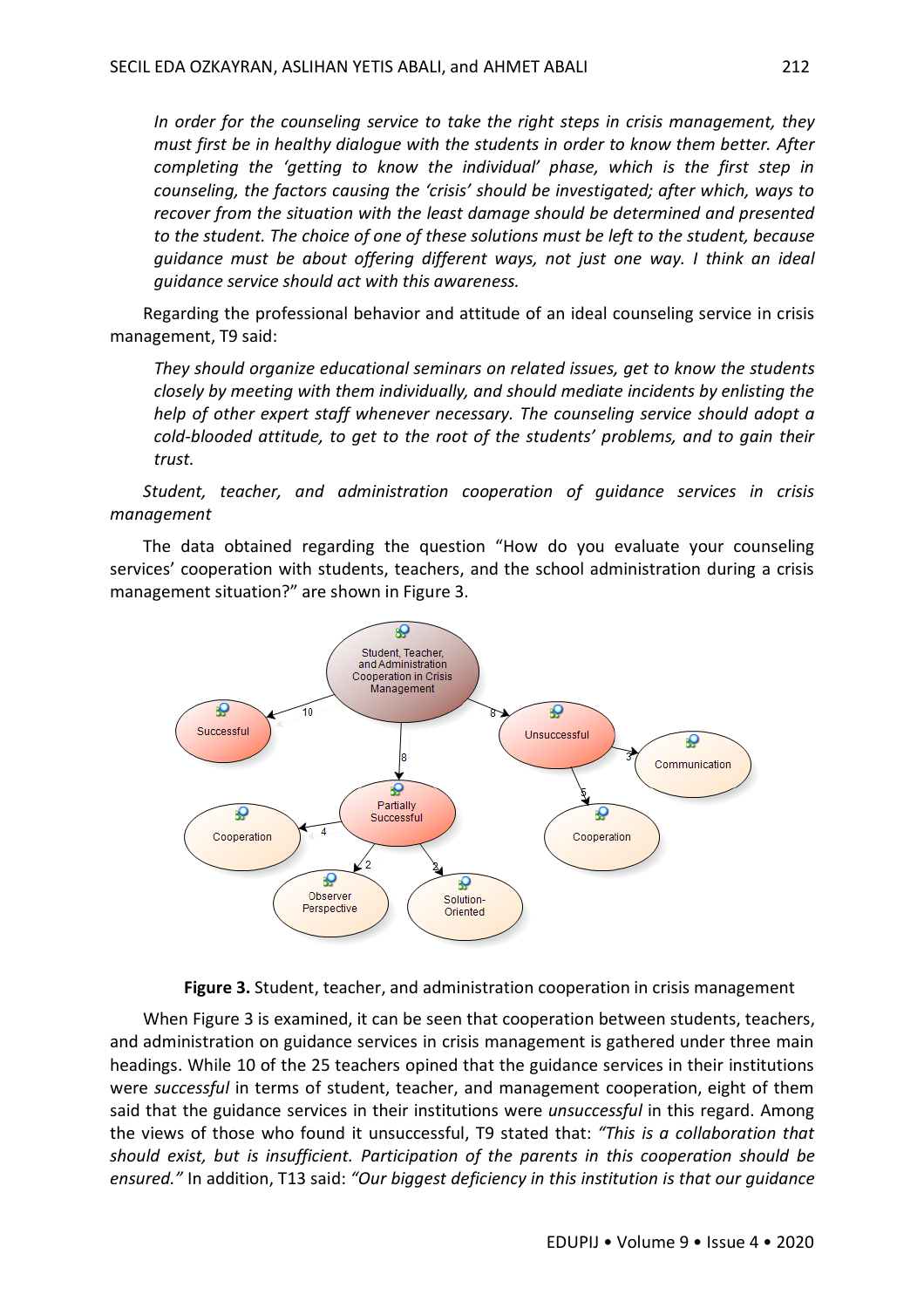*service cannot function continuously. Therefore, deficiencies arise in terms of students, teachers, and the administration."*

The other eight views mentioned that the guidance counselors' cooperation between students, teachers, and management was only *partially successful* in crisis management. The teachers who found it partially successful stated that the guidance services' should be more solution-oriented in terms of student, teacher, and administration cooperation during crisis management, that they should approach incidents from an observer perspective, and that there should be more cooperation taking place. These views form the sub-headings of the main heading of partially successful. According to T12*:*

*In my opinion, counseling services act as a collarbone between students, teachers, and management. Therefore, they should be reachable in any situation that requires them. I find cooperation strong in solving students' problems. However, while some problems between teachers and students are thought to be resolved by the guidance services and the administration, I think that there is a communication problem somewhere due to the lack of feedback to the teacher.*

*Working Capabilities of the Guidance Services on Crisis Management* 

The data obtained regarding the question "Do you find the work of your guidance services regarding crisis management sufficient? Why?" are shown in Figure 4.





When Figure 4 is examined, it can be seen that the competencies of guidance services in crisis management are grouped under three main headings. While 12 of the 25 teachers' opinions considered the work of the guidance services at their institution on crisis management to be *sufficient*, six of them said it was *insufficient*. Among the opinions that found it insufficient, T3 said: *"I don't find that it is enough. Their ability to direct and give information is weak,"* whilst T16 said: *"I do not find the crisis management of our guidance services to be sufficient. I feel that the necessary effort and sufficient cooperation is not provided,"* and T17 said: *"It is inadequate. The classroom counselors' lessons should be accompanied and aided, and the students who pose problems are not being followed up."*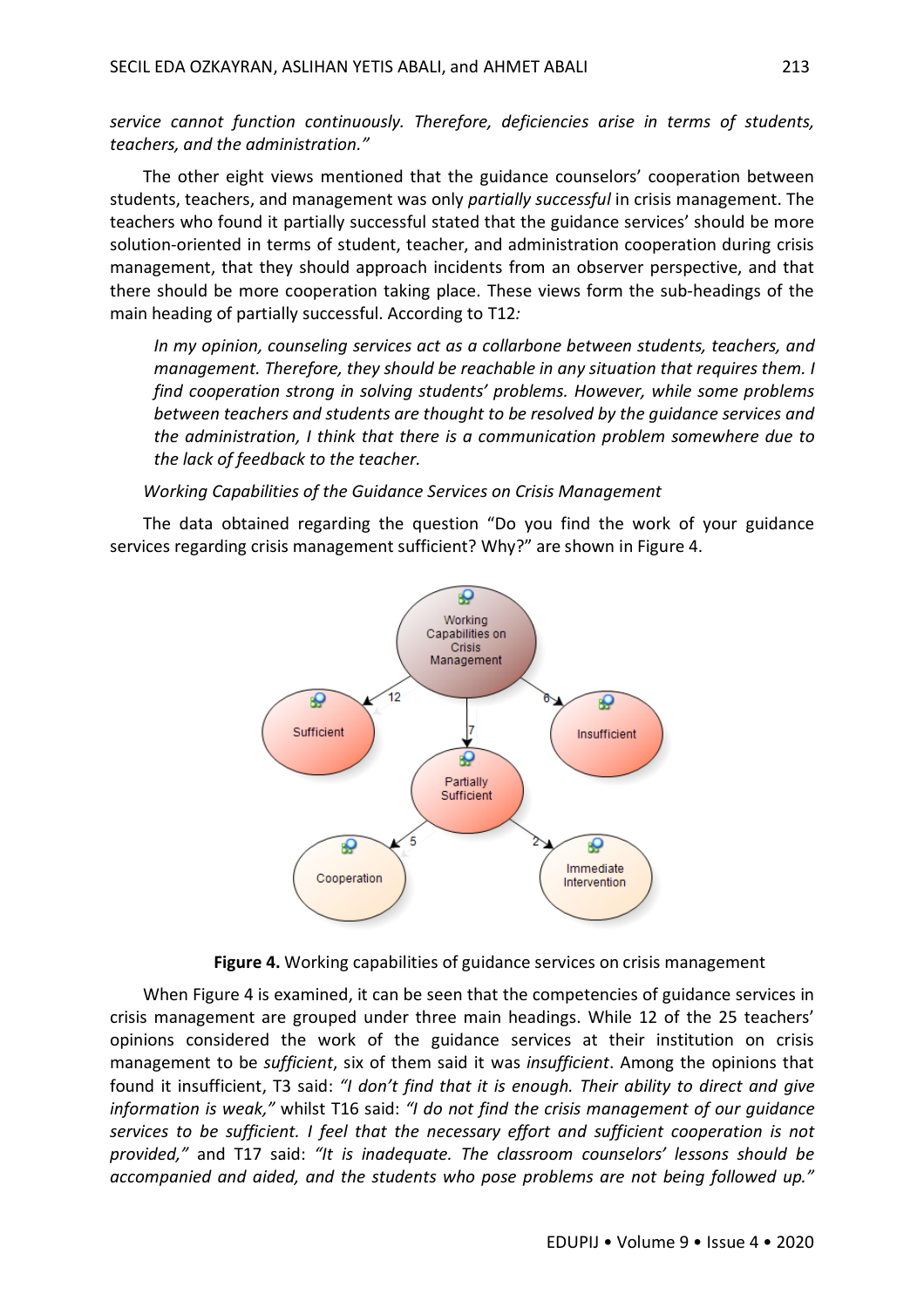The other seven teachers whose viewpoint regarding the competence of guidance services in crisis management was *partially sufficient*, stated that in order to be sufficient, guidance services need to more successful in increasing cooperation and immediate intervention. These opinions form the sub-headings of the main heading of partially sufficient, with T15 stating that:

*It cannot be expected for guidance services to be sufficient at our school which has a large number of students spread over a large area. However, new approaches could be brought to the problems by maintaining cooperation with the classroom guidance teachers.*

In addition, T18 said: *"Having our guidance counselor at school every day compared to 3 days a week has changed the way the situations are resolved. Immediate intervention is an effective method in crisis management."*

*Case Studies Regarding Success/Failure of Guidance Services in Crisis Management*

The following examples are the data obtained regarding the task, "Describe an example of the success or failure of your guidance services in a crisis management situation."

As an example of the failure of guidance services, T3 said: *"With the parent guidance service, the teacher can be left out of the meetings. However, this does not make for a healthy communication."* In this example, the failure of the guidance services is seen as being a lack of communication.

Another example was given by T7, who mentioned that the failure of the counseling service was attributed to poor follow-up:

*I was deeply saddened when a 12th-grade female student dropped out of school recently. I think that the family-related and personal problems of this highly successful student were not adequately dealt with. Guidance services could have put more effort into this matter.*

Also, T12 provided an example where the counseling services were considered unsuccessful because they did not fully provide teacher-student-parent communication when attempting to resolve the problem, and did not communicate with the teacher:

*I* can explain. Recently, *I* had a problem with a student and their parents. *Communication was one-sided, and I was informed that the problem had been resolved. But even though I was one of the main characters of the issue, I was never actually contacted. I was extremely uncomfortable with this situation as I think the problem was merely glossed over instead of being solved.*

In another example, T21 stated there being a failure due to lack of communication:

*In my opinion, what has been done so far has either been incomplete or wrong. I think the problems are only covered up instead of being resolved. For example, a student can insult their teacher in which case the student needs to correct this wrong behavior and be told that what they did is wrong, but the family can get involved and say things that annoy the teacher and justify their children's actions instead. As a result, the teacher can feel both disrespected and rightfully upset. Even though the problem may have been said to be resolved, this situation continues and can be repeated.*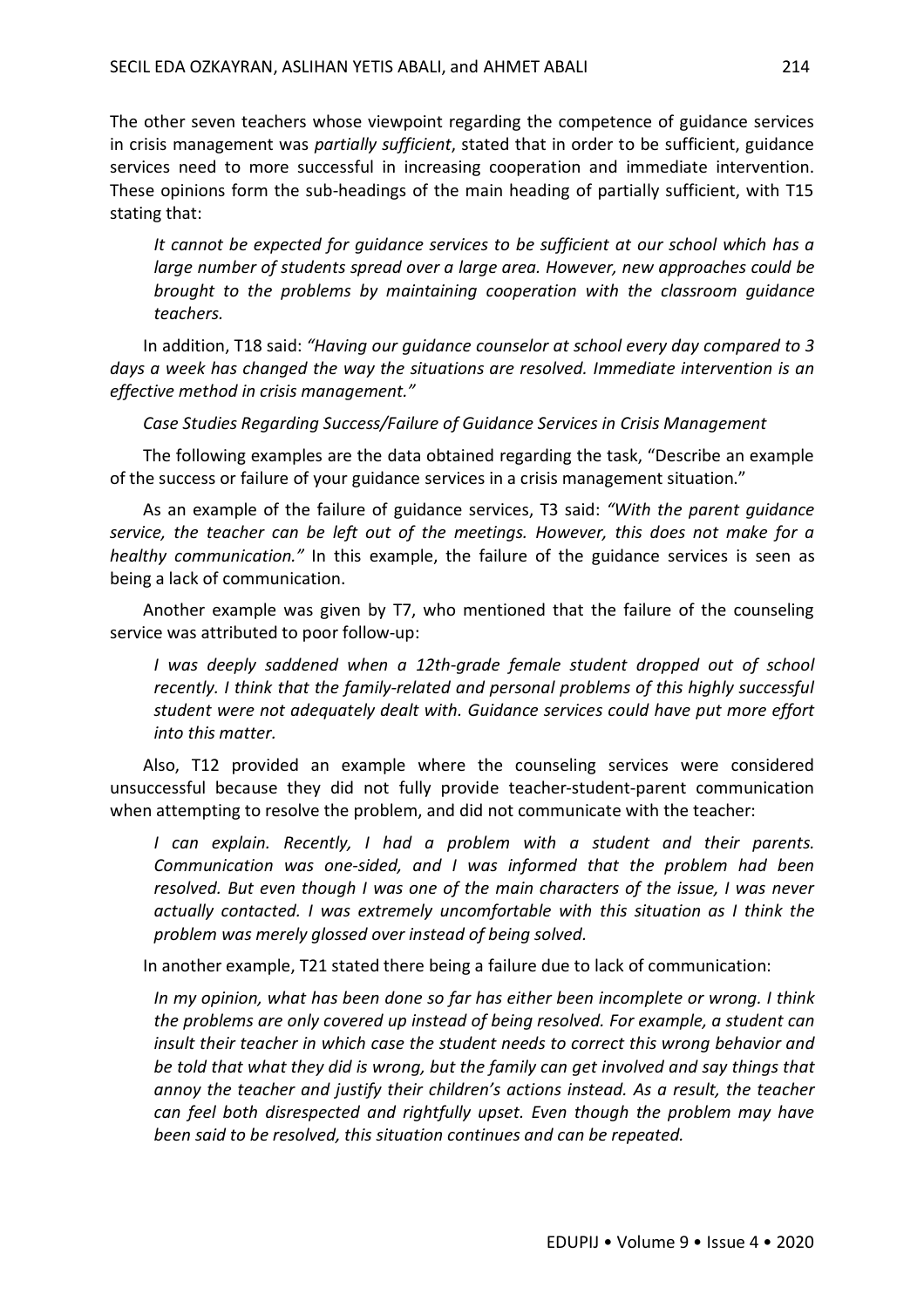As an example of the success of the Guidance Services, T5 stated: *"Generally speaking, I know that they call the students in one by one, have meetings with them, and there is a level of cooperation between the administration-parents-teacher about the problem, and that this brings about success."* In the case study, the success of the counseling services is based on getting to know the student correctly, as well as solid administration-teacher-parent cooperation. According to T6: *"I have observed that we can win back some of the students who have distanced themselves from the lessons through having meetings with them."* In this case, the success of the counseling service was linked to one-to-one interviews held with the students and through the establishment of healthy communication. T8, on the other hand, gave the following example: *"I appreciated the effort to gradually bring people to accept the practice of putting mobile phones in lockers during school time without encountering any problems and with reasonable and understandable reasons for students, parents, and teachers."* In this case, it was seen that the success of the counseling services was attributed to a level of teacher-student-parent cooperation, healthy communication, and also the gradual acceptance of the students.

T22, on the other hand, gave the following example, where the success of the counseling services was linked to coordinated communication established between parentsteachers-administrators, and to the fact that the student was interviewed and followed-up:

*I can explain a successful situation. There was a first-year high school student and this student was experiencing extreme pressure from their family. As a result, the student was vomiting or crying before or after their exams. This situation was reported to the guidance service, who in cooperation with the school administration, contacted the child's family and explained the effects of the pressure being exerted on the child as well as the teachers' concern. This meeting did not take place together. The family was met with many times. As a result, the family realized that their actions were negatively affecting the child. A healthier dialogue then began with the child, and a few months later, the child had become even more successful than before.*

Finally, T24 gave the following example of where the success of the counseling services was attributed to one-to-one meetings held with the student and the subsequent follow-up of the incident:

*Right now, I can't think of an example of a failure. But the most recent success story is related to a situation where one of our female students started smoking due to experiencing family problems. Through one-to-one meetings, various social activities and continual follow-up, the negative attitudes and behaviors that may have started to occur later on were in fact prevented.*

### **Discussion and Conclusion**

Crises are situations that threaten the success and goals of organizations. Crises encountered in educational institutions with organizational characteristics can negatively reflect on the structure of an institution in many respects. These crises also negatively affect the school and its environment. It is, however, an impossible situation not to encounter crises in the first place, because there is no easy method to either anticipate or eliminate them. Dealing with crises requires serious and calm determination of the various situations that can lead up to the occurrence of a crisis, taking reparative measures that will not cause problems later on in the medium or longer term, and in making emergency plans for crises that may occur sometime in the future (Sezgin, 2003). Besides, experiencing crises in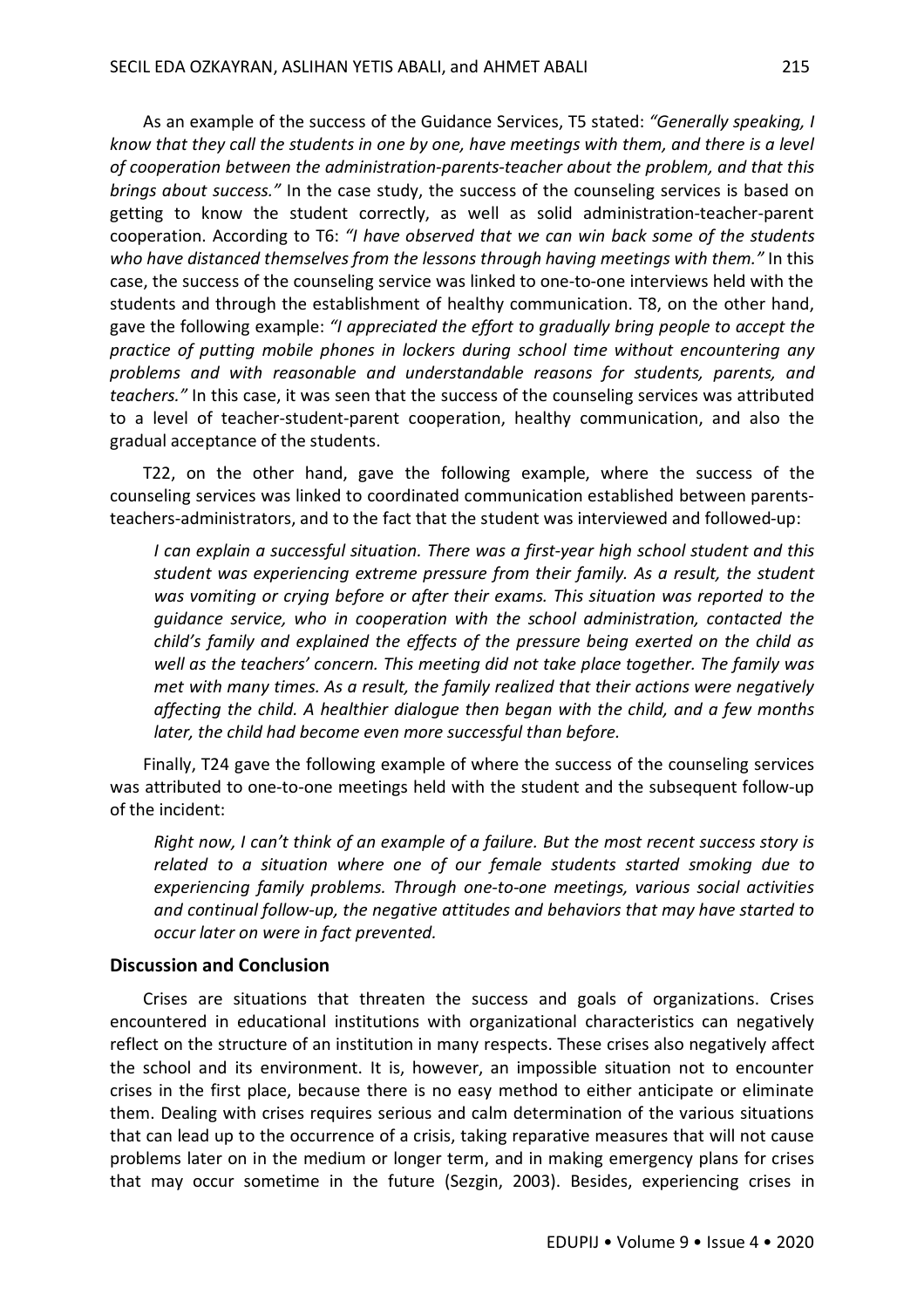educational institutions can add a level of experiential maturity to an institution in the issues they will have dealt with. In other words, when considered from this point of view, a crisis can also have certain positive aspects (Okumus, 2003). A crisis, therefore, may also present an important opportunity for institutions to reevaluate their situations, operations, policies, structures, and functions from time to time (Boin, 2004, as cited in Dos & Comert, 2012).

In educational institution crisis management, all of the employees in the organization should have certain responsibilities. However, in the current study, the role of the guidance services function in crisis management has been highlighted. In addition, teachers working at the institution were asked for their opinion in order to evaluate the attitudes and behaviors of guidance services in crisis management. Within an educational institution, the behaviors and decisions of the guidance services, especially in times of crisis, can affect students, teachers, parents, and even school administrations. Therefore, identifying problems, threats, and possibilities in educational institutions beforehand, foreseeing problems in advance, and taking certain preventative measures against potential or possible crises can often help prevent them from occurring (Maya, 2014). On this point, guidance services have a vital role to play in the function of a school.

In the current study, the teachers' opinions and the crisis management skills of the school's guidance services were evaluated. According to these evaluations and teachers' opinions, crises encountered within educational institutions can be grouped under two main headings, as "in-school crises" and "out-of-school crises." In line with the answers given by the participant teachers in their interviews, it was observed that the crises encountered were mostly experienced in schools rather than out. When looking at the source of the crises experienced in school, they can be subdivided into "student-based crises" and "communication-based crises." When examining student-based crises, behavioral problems are the predominant issue, and these include bullying and negative attitudes. The teachers stated that students try to put pressure on each other and force them to do things they would not otherwise want to do. They also stated that some students would display disrespectful attitudes towards their teachers and also to each other, some students have anger management problems, and that they can exhibit undisciplined attitudes within the school. Another situation that teachers witnessed from the problems encountered in their educational institution were the indifferent attitudes of students towards their lessons. The teachers stated that the students were constantly falling asleep during the lessons and that they clearly lacked motivation to learn in the classroom.

Another student-based crisis faced by teachers was students reflecting their family problems, or the loss or absence of a family member, in their school life. It was observed that the reflection of such problems between student peers and problems experienced in female-male relationships can negatively affect the educational environment. At the same time, the teachers stated that such events reduce students' interest in their lessons. Another student-based crisis encountered in the study was on the subject of addiction. Students' addictive habits (e.g., tobacco smoking, drinking alcohol, or drugs/substance use) reduce the efficiency of the lessons, and are seen as the cause of students exhibiting negative behaviors in school. It was stated that with today's rapidly developing technology, new types of addiction, such as Internet addiction, mobile phone addiction, and social media addiction, can also negatively affect students' interest in their lessons. Many of today's students spend much of their time either using their mobile phone or some other sort of computer or similar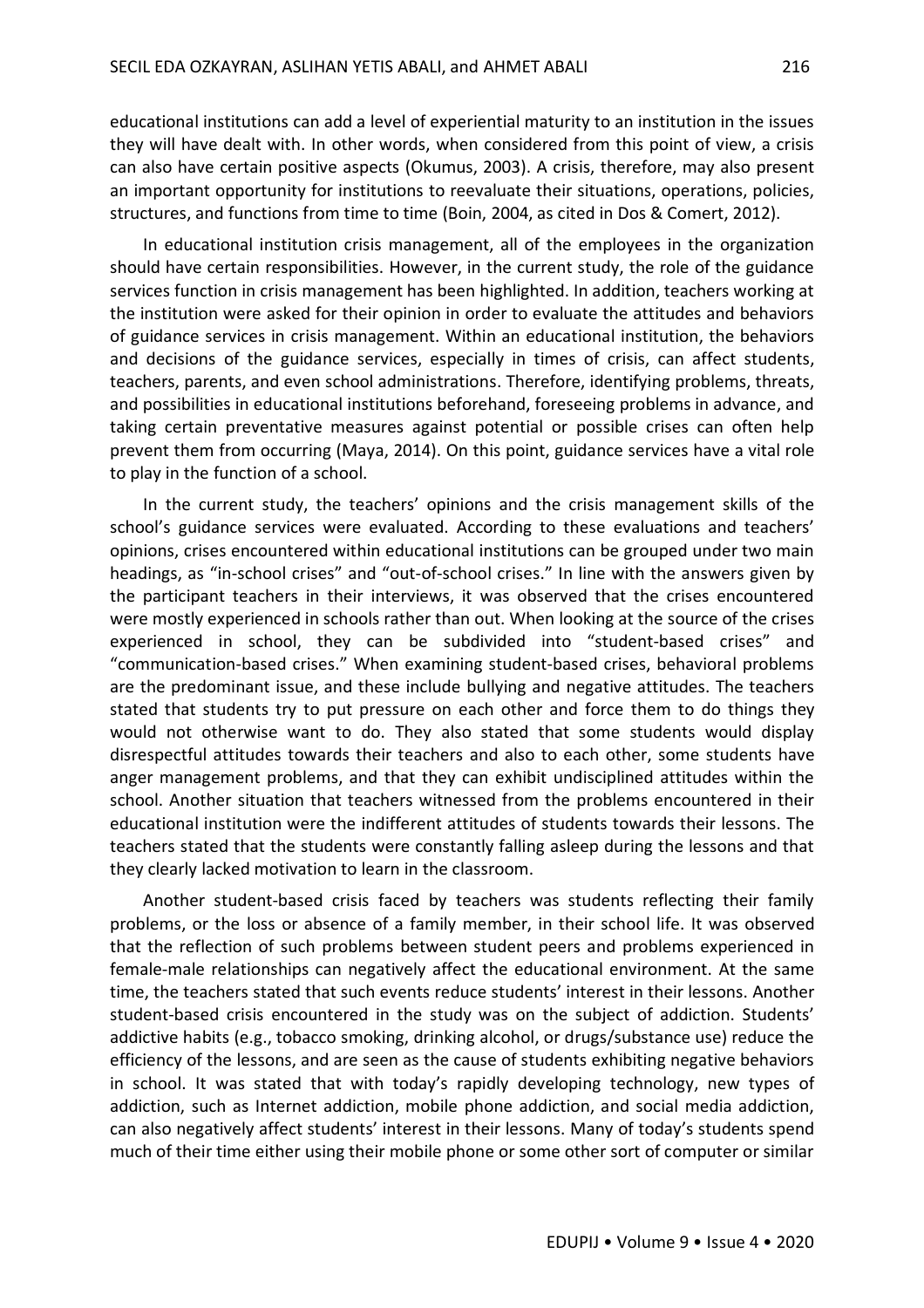technological device, which makes it significantly difficult for them to maintain any sort of focus on their lessons.

The most prevalent of the communication-based crises that the teachers mentioned as being encountered within educational institutions was parent-teacher communication problems. The teachers stated that sometimes they were not included in the process when the guidance services were dealing with problems, and therefore they experienced some difficulties in reaching the parents of their students. They stated that when parent-teacher communication is ineffectual or lacking, problems can only be resolved on a superficial level, rather than achieving any sort of complete resolution. Other examples of communicationbased crises are teacher-teacher problems, administration-teacher problems, and administration-parent problems. The participant teachers stated that when they had disagreements with the administration or with their peers, the classroom education was directly affected and disrupted. Therefore, since an uneasy working environment can sometimes exist, the teachers do not always feel happy, and their motivation decreases as a result. The low motivation of teachers decreases the efficiency of their lessons, and also creates problems in attracting the attention of the students to the lessons.

There are also crises arising from environmental effects as well as from issues involving students and/or communication within educational institutions. These situations can sometimes negatively affect the educational environment on both a physical and psychological level. Examples of such crises are natural disasters and occupational accidents. In 2011, there was an earthquake in Van, a city in eastern Turkey, from which many schools suffered physical damage and one school was totally destroyed. Education in the area was suspended for a period of 1 week due to the damage that had occurred both during and in the immediate aftermath of the earthquake. This type of natural disaster can significantly disrupt education. However, such crises are often impossible to predict, hence it is very important to manage the recovery process in a positive manner in educational institutions during crises caused by the natural environment. It was stated by the teachers that the guidance services, which play a natural key role in crisis management, should work in coordination with other units in order to minimize the effects of such crises, especially in the post-crisis period.

When the teachers' views on the crisis management behaviors of ideal guidance services were analyzed, two main points were clearly identified; first was "personal behavior and attitudes," and the second was "professional behavior and attitudes." In line with the opinions of the interviewed teachers, above all, an ideal guidance service should remain objective during crisis management. Most of the teachers stated that guidance services should be impartial when approaching students, parents, teachers, or the school's administration. It was also stated that they should demonstrate a calm and sincere approach when dealing with crisis situations, that they should have a constructive attitude when approaching these events, and that they should attach significant importance to their objectivity rather than any personal feelings they may have towards the situation. Again, according to the teachers' views, an ideal guidance service should be able to keep up with the ever-changing era, and as such, with the next generation by constantly renewing themselves and modernizing their ideas.

Another result of the current study was that ideal guidance services should continuously get to know their students and exhibit a reassuring attitude at all times when dealing with students. In terms of someone being comfortable within an environment where they feel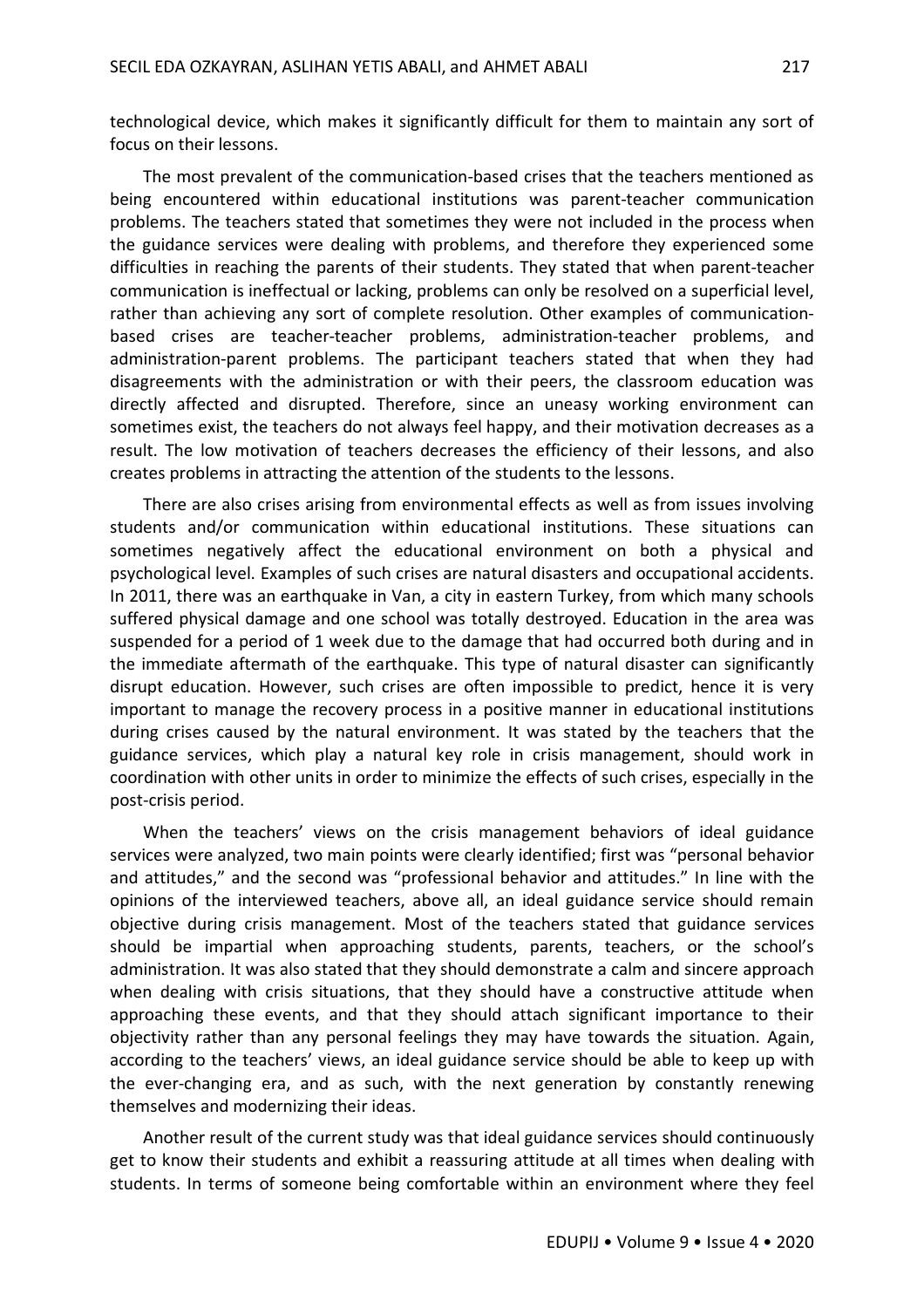good, it was emphasized by the teachers that the guidance room should also be designed by considering these features. Another important point underlined was that an ideal guidance service should play an auxiliary and intermediary role. The guidance services unit should act as a bridge between teacher-student, student-parent, parent-administration, parentteacher, and administration-teacher. It is therefore very important to establish solid cooperation in each of these bilateral relations in order to anticipate crises wherever possible, and to achieve success in crisis management. It is stated that achievement of an ideal guidance service is vital in this matter.

The current study shows that students should be given different perspectives in how to approach problems, but that they should then be left free to make their own decision regarding its resolution. At the same time, the teachers emphasized that an ideal guidance service should seek out the root cause of a problem, and not to simply address the issue on a superficial level. The teachers also stated that significant successes were usually achieved in crises where the root of the problem was actually addressed.

According to the teachers' opinions, it was observed that cooperation between students, teachers, and the school administration was generally successful in the crisis management of guidance services. The opinions of those teachers who saw the guidance service process as only partially successful included that guidance services should be more open to cooperation, should be solution-oriented whilst dealing with problems, and that they should approach issues from an observers' point of view. The teachers stated that guidance services would be more successful if they approached crises objectively, which is seen as one of the characteristics of an ideal guidance service.

In terms of the teachers' opinions that guidance services were unsuccessful, the reason for the perceived failure was a lack of cooperation and communication. Communication and collaboration between student-teacher, teacher-parent, teacher-teacher, and teacheradministration was expressed as being one of the basic fundamental elements of education. This shows how much importance the guidance services should attach to cooperation and communication, and was reflected in the teachers' answers and suggested approaches that healthy communication and cooperation was likely to increase their success in crisis management.

Whether or not the counseling services' work on crisis management was found by the teachers to be sufficient or not was also supportive of the previous issue. Although the work of guidance services in crisis management was found to be sufficient in general, the teachers' opinions regarding it being only partially sufficient or insufficient include reasons such as a lack of cooperation and/or the inability to intervene immediately. Considering the teachers' opinions, it was revealed that the most important factor in the perceived success of the guidance services in crisis management is cooperation between student-teacher, student-parent, teacher-parent, parent-administration, and administration-teacher. Another important factor was observed to be good communication.

#### **Notes**

Corresponding author: SECIL EDA OZKAYRAN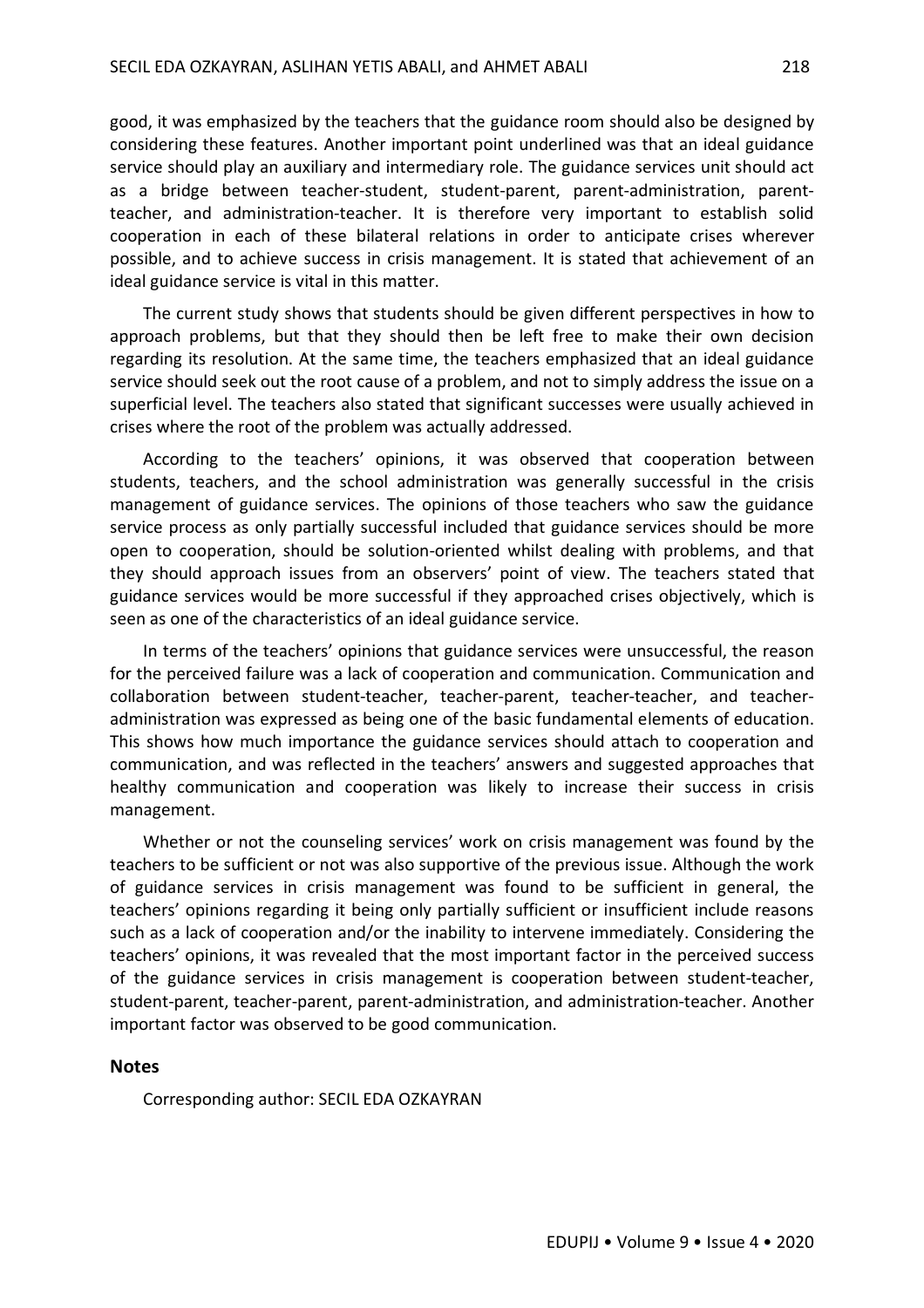### **References**

- Aksoy, H., & Aksoy, N. (2003). Okullarda Krize Mudahale Planlamasi [Crisis Response Planning in Schools]. *Ankara University, Journal of Faculty of Educational Sciences, 36*(1-2). https://doi.org/10.1501/Egifak\_0000000076.
- Atkinson, A. J. (2002). *Resource guide for crisis management in Virginia schools*. [Unpublished doctoral dissertation]. University of Virginia.
- Aykac, B. (2001). Kamu Yonetiminde Kriz ve Kriz Yonetimi [Crisis and Crisis Management in Public Administration]. *Gazi Universitesi Iktisadi ve Idari Bilimler Fakultesi Dergisi, 3*(2), 123-132. https://dergipark.org.tr/en/pub/gaziuiibfd/issue/28351/301401
- Bakircioglu, R. (2005). *Ilkogretim Ortaogretim ve Yuksekogretimde Rehberlik ve Psikolojik Danisma [Guidance and Psychological Counseling in Primary Education Secondary Education and Higher Education].* Ani.
- Bursalioglu, Z. (2019). *Okul Yonetiminde Yeni Yapi ve Davranis [New Structure and Behavior in School Management].* Pegem Akademi.
- Can, H. (2011). *Organizasyon ve Yonetim [Organization and Management].* Siyasal Kitabevi.
- Damiani, V. B. (2006). *Crisis Prevention And Intervention In The Classroom: What Teachers Should Know*. Rowman & Littlefield Education.
- Demirtas, H. (2000). Kriz Yonetimi [Crisis Management]. *Kuram ve Uygulamada Egitim Yonetimi, 23*(23), 353-373.

https://dergipark.org.tr/en/pub/kuey/issue/10373/126950

- Dos, I., & Comert, M. (2012). The View of School Managers' About Crisis Management at Primary Schools. *Mustafa Kemal University Journal of Social Sciences Institute, 9*(20), 329-346. https://dergipark.org.tr/en/pub/mkusbed/issue/19549/208415
- Hasit, G. (2000). *Isletmelerde Kriz Yonetimi ve Turkiye'nin Buyuk Sanayi Isletmeleri Uzerinde Yapilan Arastirma Calismasi [Crisis Management in Enterprises and Turkey's Largest Industrial Enterprises Research Study on the Structures]* [Doctoral dissertation, Anadolu **University, Eskisehir, Turkey**l. http://libra.anadolu.edu.tr/tezler/1999/143882.pdf
- Karakose, T. (2007). Orgutler ve Kriz Yonetimi *[Organizations and Crisis Management]. Akademik Bakis-Uluslararasi Hakemli Sosyal Bilimler E-Dergisi, 13*, 1-15. https://www.acarindex.com/dosyalar/makale/acarindex-1423868312.pdf
- Maya, I. (2014). Kamu İlkokullarında Yöneticilerin Sergiledikleri Kriz Yönetimi Beceri Düzeylerine İlişkin Öğretmen Görüşleri [Teachers' Views Concerning the Levels of Crisis Management Skills Displayed by the Managers in Public Primary Schools]. *Yonetim Bilimleri Dergisi*, *12*(23), 209-235. https://dergipark.org.tr/en/pub/comuybd/issue/43591/533741

TDK (Turkish Language Association). (2020). Guncel Turkce Sozluk. TDK Yayinlari.

- Metzgar, M. (1994). Preparing Schools For Crisis Management. In R. G. Stevenson (Ed.), *What Will We Do? Preparing A School Community To Cope With Crises* (pp. 17-35). Baywood.
- Milli Eğitim Bakanlığı. (2017). *Millî Egitim Bakanligi Rehberlik Hizmetleri Yonetmeligi [Ministry of National Education Guidance Services Regulation].* Republic of Turkey Official Gazette. No. 30236, issued November 10, 2017. http://www.resmigazete.gov.tr/eskiler/2017/11/20171110-2.htm
- Okumus, F. (2003). Isletmelerde Kriz Yonetimi ve Krizlerin Isletmeler Uzerine Olasi Etkileri [Crisis Management In Businesses And Possible Effects of Crises On Business]. *Ataturk*